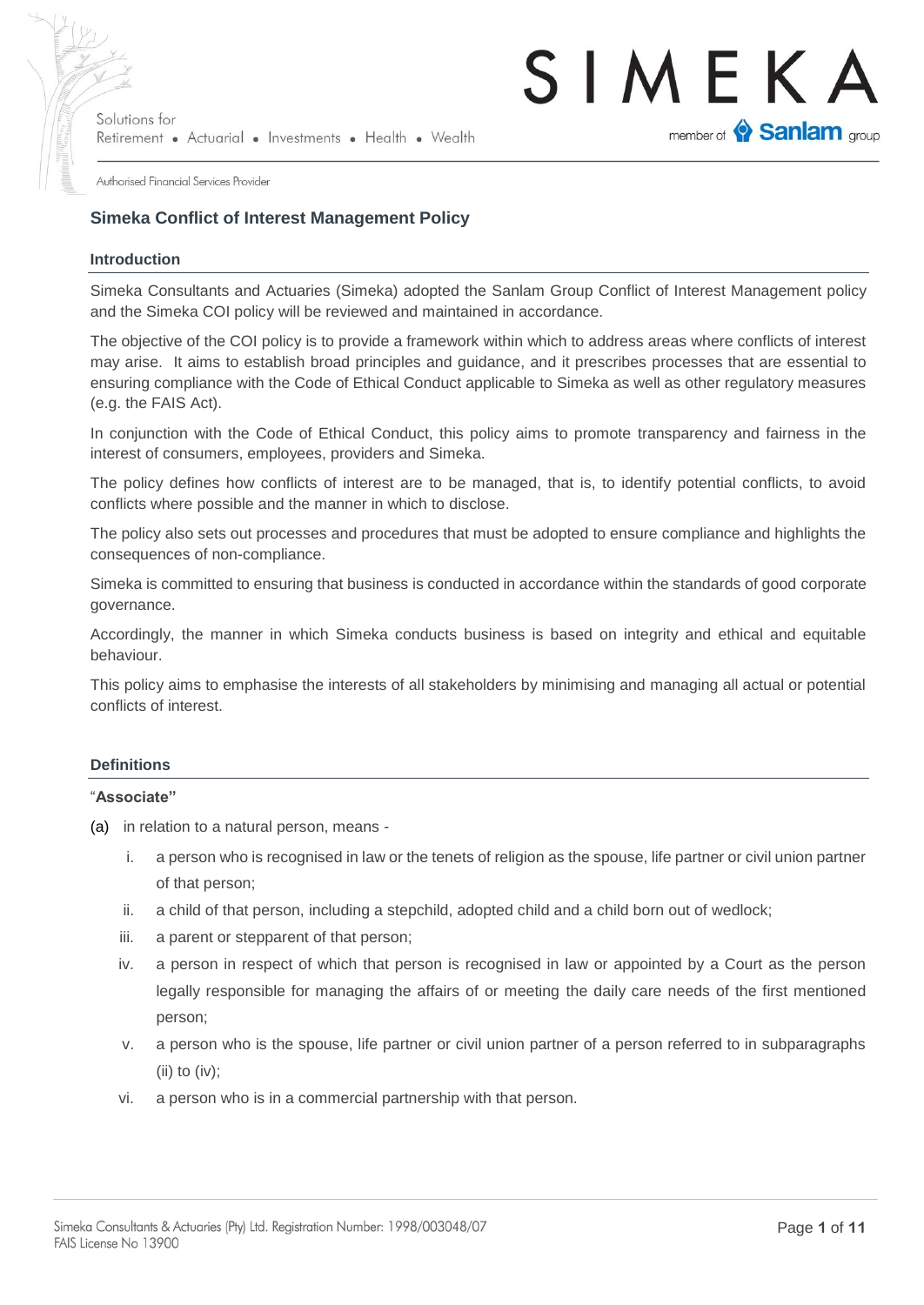- (b) in relation to a juristic person
	- i. which is a company, means any subsidiary or holding company of that company, any other subsidiary of that holding company and any other company of which that holding company is a subsidiary;
	- ii. which is a close corporation registered under the Close Corporations Act, 1984 (Act No. 69 of 1984), means any member thereof as defined in section 1 of that Act;
	- iii. which is not a company or a close corporation as referred to in subparagraphs (i) or (ii), means another juristic person which would have been a subsidiary or holding company of the first-mentioned juristic person
		- had such first-mentioned juristic person been a company; or
		- in the case where that other juristic person, too, is not a company, had both the first-mentioned juristic person and that other juristic person been a company.
	- iv. means any person in accordance with whose directions or instructions the board of directors of or, in the case where such juristic person is not a company, the governing body of such juristic person is accustomed to act.
- (c) in relation to any person
	- i. means any juristic person of which the board of directors or, in the case where such juristic person is not a company, of which the governing body is accustomed to act in accordance with the directions or instructions of the person first-mentioned in this paragraph;
	- ii. includes any trust controlled or administered by that person.

"**COI"** means Conflict of Interest.

"**Conflict of interest"** means any situation in which a person has an actual or potential interest that may, in rendering a financial service to a client -

- (a) influence the objective performance of their obligations towards such client; or
- (b) prevent a person from rendering an unbiased and fair financial service to that client, or from acting in the interests of that client, including but not limited to –
	- i. a financial interest;
	- ii. an ownership interest;
	- iii. any relationship with a third party.

**"Employee"**, for the purpose of this policy, will include -

- (a) All directors and full-time employees of any associate of Sanlam Limited;
- (b) All temporary contracted employees;
- (c) All employed representatives including independent financial advisors and tied agents.

**"Exco"** means the Sanlam Limited Executive Committee.

**"FAIS"** means the Financial Advisory and Intermediary Services Act, No. 37 of 2002.

**"Fair value"** means the amount for which an asset could be exchanged, or a liability settled, between knowledgeable, willing parties in an arm's length transaction (as set out in the reporting standards adopted in terms of the Companies Act (Act no 61 of 1973).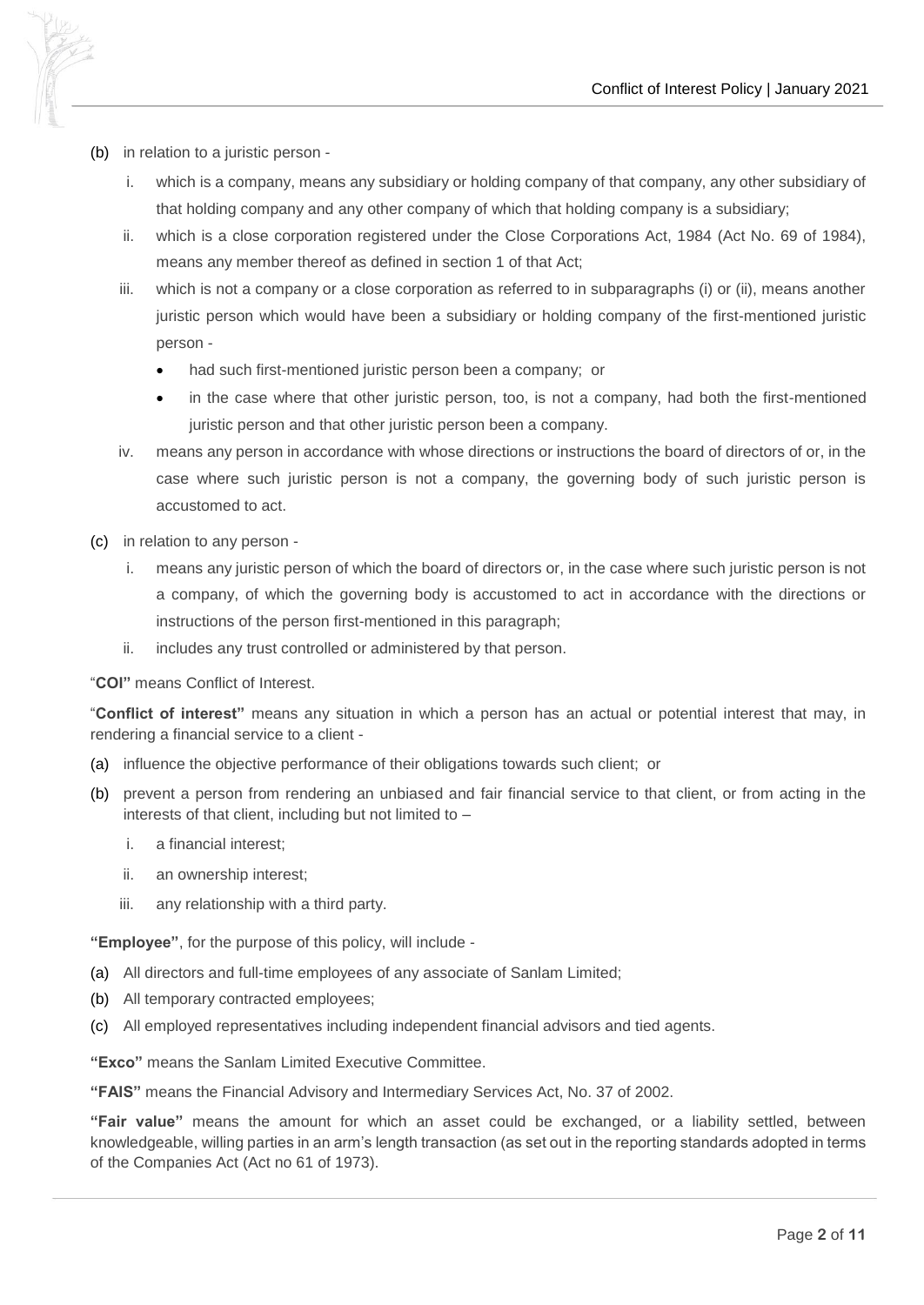

**"Financial Interest"** means any cash, cash equivalent, voucher, gift, service, advantage, benefit, discount, domestic or foreign travel, hospitality, accommodation, sponsorship, other incentive or valuable consideration, other than –

- (a) an ownership interest;
- (b) training, that is not exclusively available to a selected group of providers or representatives, on
	- i. products and legal matters relating to those products;
	- ii. general financial and industry information;
	- iii. specialised technological systems of a third party necessary for the rendering of a financial service; but excluding travel and accommodation associated with that training.

**"Financial Service"** means any service contemplated in paragraph (a), (b) or (c) of the definition of 'financial services provider', including any category of such services.

**"FSCA"** means the Financial Sector Conduct Authority.

**"Financial Services Provider"** means any person, other than a representative, who as a regular feature of the business of such person -

- (a) furnishes advice; or
- (b) furnishes advice and renders any intermediary service; or
- (c) renders an intermediary service.

**"FSP"** means a Financial Services Provider.

**"Group COI Policy"** means the FAIS COI policy for the Sanlam Group.

**"GCO"** means the Sanlam Group Compliance Office.

**"Immaterial Financial Interest"** means any financial interest with a determinable monetary value, the aggregate of which does not exceed R1 000 in any calendar year from the same third party in that calendar year received by-

- (a) a provider who is a sole proprietor; or
- (b) a representative for that representative's direct benefit;
- (c) a provider, who for its benefit or that of some or all of its representatives, aggregates the immaterial financial interest paid to its representatives.

**"New Entrance"** means a person who has never been authorised as a financial services provider or appointed as a representative by any financial services provider.

#### **"Ownership Interest"** means -

- (a) any equity or proprietary interest, for which fair value was paid by the owner at the time of acquisition, other than equity or an proprietary interest held as an approved nominee on behalf of another person; and
- (b) includes any dividend, profit share or similar benefit derived from that equity or ownership interest.

**"Provider"** means an authorised FSP registered as such with the FSCA.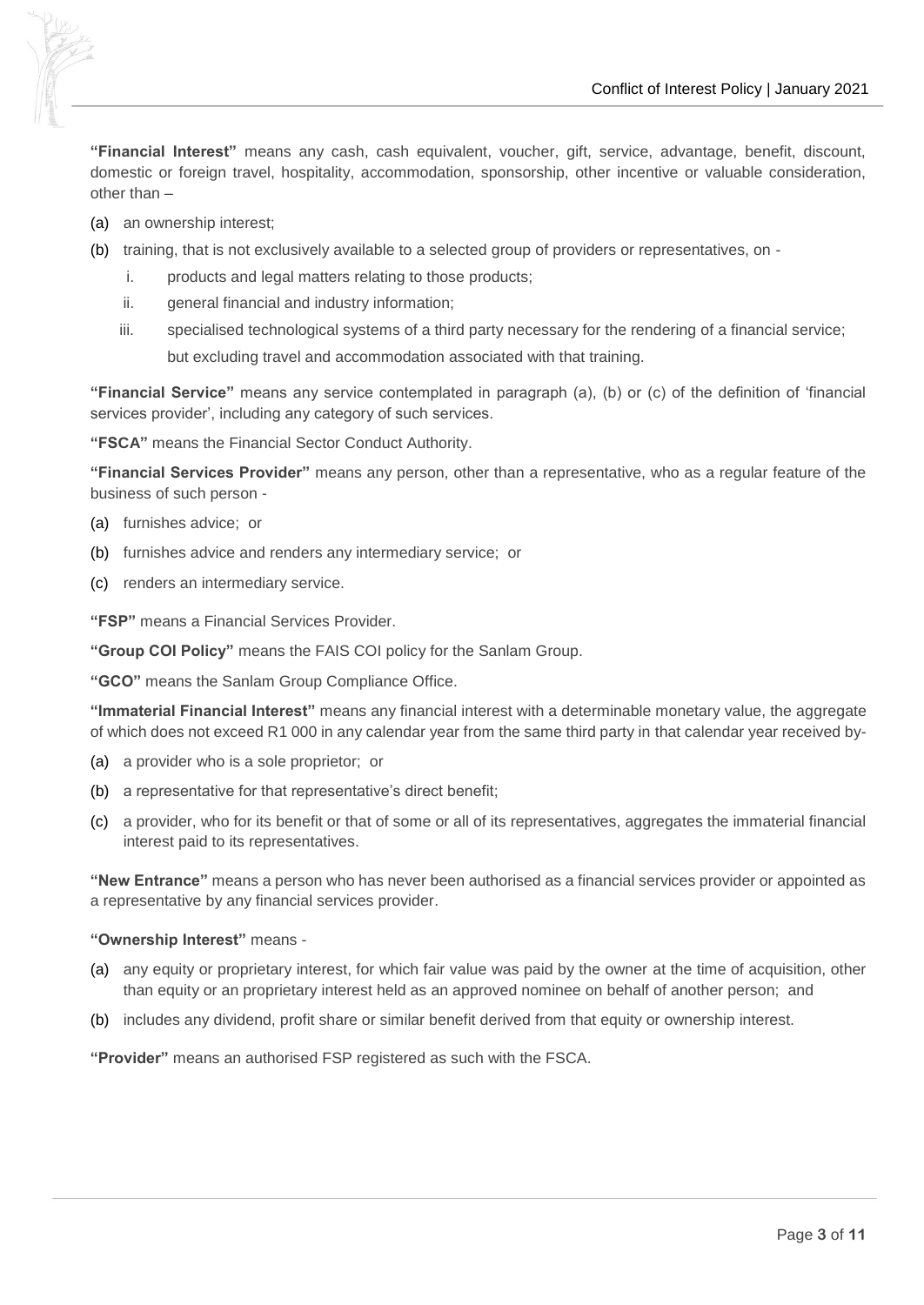

**"Representative"** means any person, including a person employed or mandated by such first-mentioned person, who renders a financial service to a client for or on behalf of a financial services provider, in terms of conditions of employment or any other mandate, but excludes a person rendering clerical, technical, administrative, legal, accounting or other service in a subsidiary or subordinate capacity, which service -

- (a) does not require judgment on the part of the latter person; or
- (b) does not lead a client to any specific transaction in respect of a financial product in response to general enquiries.

**"Sanlam"** means the Sanlam Group inclusive of its associates as defined in 1.1 above, and includes references to Sanlam Limited, Sanlam Life Insurance Limited and any other entity, legal or operational, reflected as a subsidiary or a Sanlam business in the organizational chart of the Sanlam Group as updated from time to time.

**"Sign-on Bonus"** means any financial interest offered or received directly or indirectly, upfront or deferred, and with or without conditions, as an incentive to become a provider; and a financial interest referred to the definition of a new entrance includes but is not limited to-

- (a) Compensation for the
	- i. potential or actual loss of any benefit including any form of income, or
	- ii. cost associated with the establishment of a provider's business or operations, including the sourcing of business, relating to the rendering of financial services; thereof; or
- (b) A loan, advance, credit facility or any other similar arrangement.

**"SGFCCP"** means the Sanlam Group Financial Crime Combating policy.

**"The Code of Ethical Conduct"** means the Sanlam Group Code of Ethical Conduct.

**"Third party"** means –

- (a) a product supplier;
- (b) another provider;
- (c) an associate of a product supplier or a provider;
- (d) a distribution channel;
- (e) any person who in terms of an agreement or arrangement with a person referred to in paragraphs (a) to (d) above provides a financial interest to a provider or its representatives.

#### **Objective**

Consumerism has led to regulatory measures that have been developed include the FAIS General Code of Conduct and the Financial Institutions (Protection of Funds) Act (No. 28 of 2001) which is directed towards, inter alia:

- (a) the duties of persons dealing with the funds of clients and financial institutions;
- (b) observing the utmost good faith and exercising proper care and diligence with regard to the funds of such clients and institutions; and
- (c) ensuring a consistent manner of dealing with conflicts of interest and the disclosure thereof.

It aims to establish broad principles and guidance, and it prescribes processes that are essential to ensure compliance with the Code of Ethical Conduct applicable to Simeka, as well as other regulatory measures such as the FAIS Act and TCF Outcomes.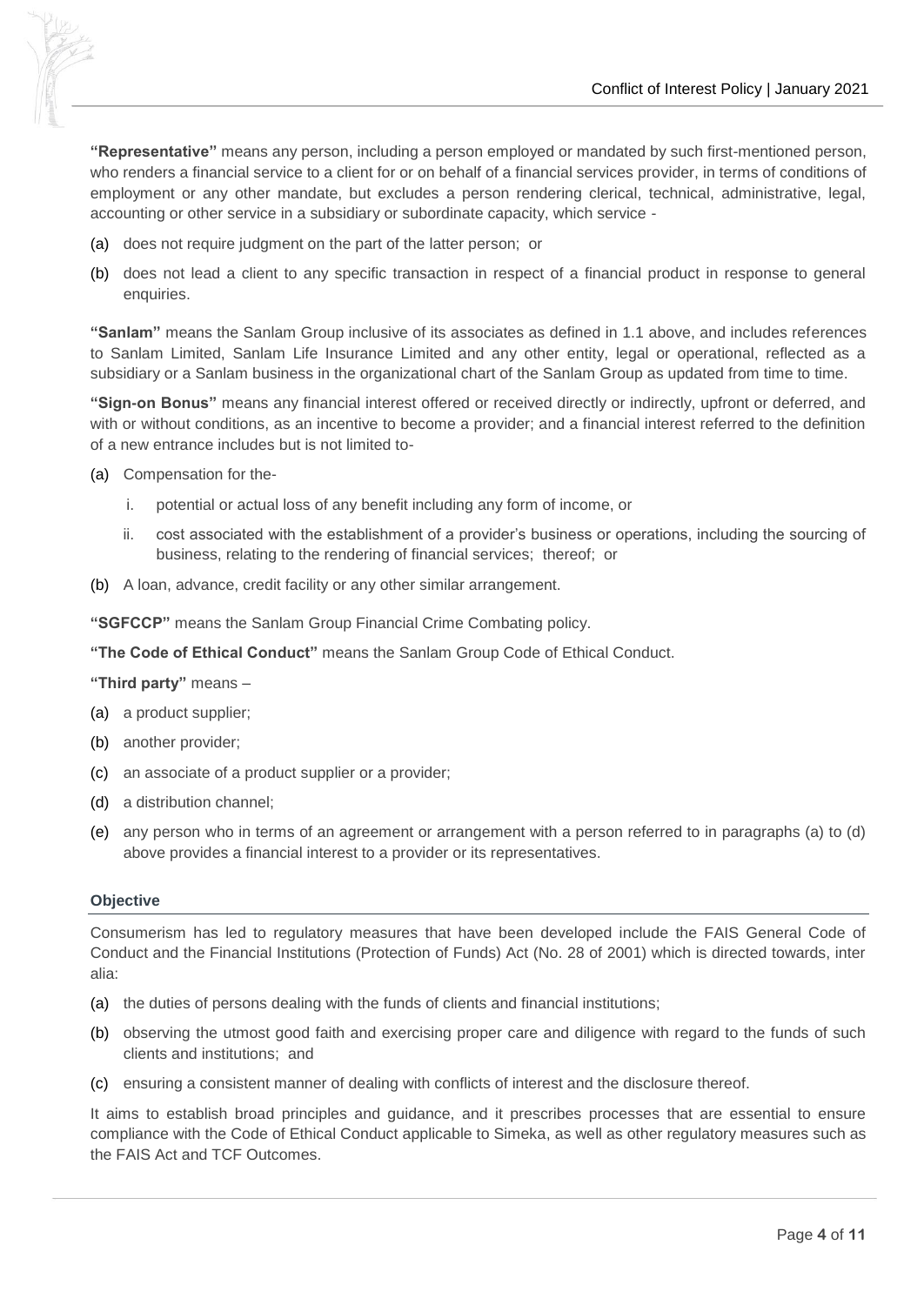

Whilst the Sanlam Group FAIS COI policy sets the high-level standards for the Sanlam Group, Simeka formulated and implemented detailed measures to proactively ensure compliance with these standards, having due regard for the business environment within which Simeka operates.

No person or Simeka business may avoid, limit or circumvent, or attempt to avoid, limit or circumvent compliance with the Group and Simeka policy directly or via an associate or an arrangement involving an associate.

This policy is related to and must be read with the Sanlam Group Code of Ethical Conduct, the Sanlam Group Financial Crime Combating policy, Sanlam Group and Simeka policy on the Giving and Receipt of Gratifications.

This policy applies to all employees, third parties where applicable and associates as defined.

This policy has been approved by the Simeka Management Committee.

#### **Dealing with conflicts of interest**

#### **Identifying the conflicts of interest**

No person (including Simeka) may avoid, limit or circumvent, or attempt to avoid, limit or circumvent compliance with the Simeka FAIS COI Management policy via an associate or third party or an arrangement involving an associate or a third party.

Simeka and its employees may only receive or offer the following financial interest from or to a third party-

(a) Commission authorised in terms of the Long-term Insurance Act (No. 52 of 1998), the Short-term Insurance Act (No. 53 of 1998) or the Medical Schemes Act (No. 131 of 1998);

Commission is strictly monetary amounts paid to a provider, designated as such and determined on a basis specified prior to payment;

- (b) Fees authorised in terms of the Long-term Insurance Act, the Short-term Insurance Act or the Medical Schemes Act if those fees are reasonably commensurate to a service being rendered;
- (c) Fees for the rendering of a financial service in respect of which commission or fees referred to in paragraph (a) or (b) above is not paid, if those fees –
	- i. are specifically agreed to by a client in writing; and
	- ii. may be stopped at the discretion of the client.
- (d) Fees or remuneration for the rendering of a service to a third party, which fees or remuneration are reasonably commensurate to the service being rendered;
- (e) Subject to other legislation, an immaterial financial interest;
- (f) A financial interest not referred to in paragraphs (a) to (e) above, for which a consideration, fair value or remuneration that is reasonably commensurate to the value of the financial interest, is paid by the provider or its representatives at the time of receipt thereof;
- (g) A distinction should be drawn between tools and services provided to a provider that are
	- i. essential in enabling the provider to prepare, submit and finalise any business transaction in accordance with Sanlam's business requirements;
	- ii. not essential, but which offers value to the provider in terms of enhancing/supplementing the provider's interaction with clients;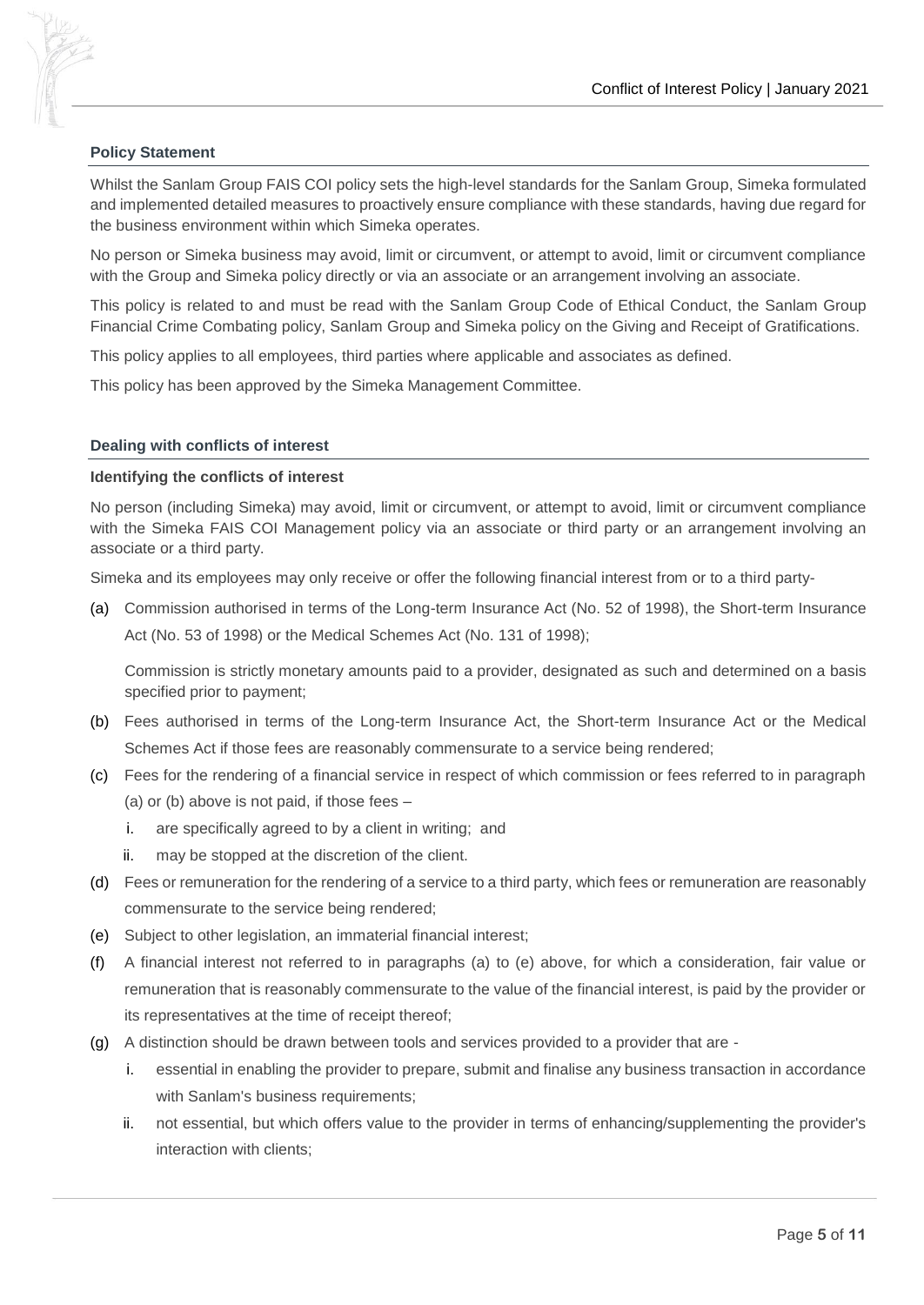

- iii. and those that are regarded as other services.
- (h) Services that are essential in enabling the provider to prepare, submit and/or finalise Simeka transaction documentation may be offered unless it would influence the provider in the objective performance of its functions or in the rendering of an unbiased service;
- (i) Services that are not essential in enabling the provider to do business with Sanlam, but which offers the provider value in terms of enhancing or supplementing the provider's interaction with clients may be provided if there is clear proof of benefiting the client and there is no conflict of interest;
- (j) Services that do not form part of those described in (h) or (i) above may be made available to a provider at a fair market value.

Simeka shall only provide bona fide training to providers on -

- (a) Products or legal matters relating to those products;
- (b) General financial and industry information;
- (c) Specialised technological systems of a third party necessary for the rendering of a financial service.

Simeka may provide reasonable costs directly related to the training provided, such as venue costs, speaker fees and meals. The reasonable costs associated with providing meals and refreshments should not be regarded as part of immaterial financial interests, and should accordingly not be recorded.

Simeka or its associates may not provide for the travel and accommodation associated with the training and may not offer the training to an exclusive group of FSPs only.

Other forms of training not mentioned in (a) – (c) above, may be provided subject to a consideration or remuneration (based on fair value) being paid for the training so provided to FSPs (or their representatives) receiving the training.

Simeka shall not offer any financial interest to its representatives for -

- (a) Giving preference to the quantity of business secured to the exclusion of the quality of the service rendered to clients; or
- (b) Giving preference to a specific product supplier, where a representative may recommend more than one product supplier to a client; or
- (c) Giving preference to a specific product of a product supplier, where a representative may recommend more than one product of that product supplier to a client.

Simeka shall not offer or provide a sign-on bonus as -

- (a) No person may offer or provide a sign-on bonus to any person, other than a new entrant, as an incentive to become a Category I provider that is authorised or appointed to give advice;
- (b) A Category I provider that is authorised or appointed to give advice may not receive a sign-on bonus from any person.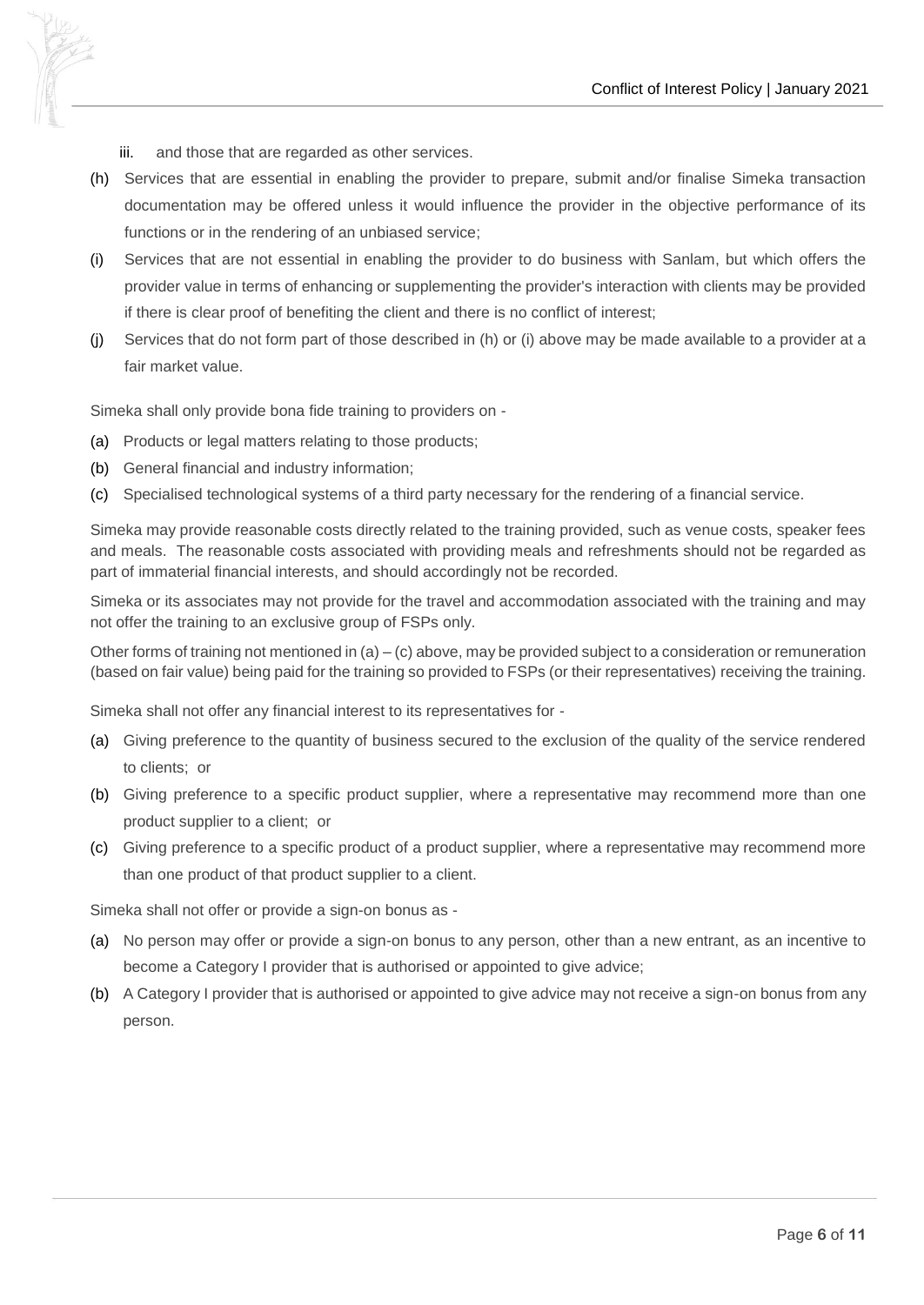

#### **Avoidance of conflicts of interest**

Once an actual or potential conflict of interest has been identified, steps must be taken (where possible) to avoid such conflict. Should such avoidance not be possible, steps must be taken to mitigate such an actual or potential; conflicts of interest and must be disclosed to all impacted parties.

Simeka shall not offer or provide a sign-on bonus as -

- (a) No person may offer or provide a sign-on bonus to any person, other than a new entrant, as an incentive to become a Category I provider that is authorised or appointed to give advice;
- (b) A Category I provider that is authorised or appointed to give advice may not receive a sign-on bonus from any person.

#### **Disclosure of conflict of interest**

Simeka and its representatives must at the earliest reasonable opportunity disclose to a client any conflict of interest in respect of that client.

The disclosure must be made in writing to the client and contain the following information which includes, but is not limited to -

- (a) Informing the client of the existence of Simeka's FAIS COI Management policy and how it may be accessed;
- (b) The measures taken, in accordance with this policy, to avoid or mitigate the conflict;
- (c) Any ownership interest or financial interest, other than an immaterial financial interest, that Simeka or its employees may become eligible for; and
- (d) The nature of any relationship or arrangement with a third party that gives rise to a conflict of interest. Sufficient detail in terms of the nature and extent of the relationship that creates or gives rise to the conflict should be disclosed to the client. Such disclosure should enable the client to make a reasonable assessment as to whether to proceed with a transaction.

#### **Processes and procedures to ensure compliance**

Simeka, Financial services Provider (13900), (as a business entity within the Sanlam Group) adopts this policy as the standard according to which business will be conducted in relation to identification, avoidance and managing of conflicts of interest.

The Simeka Compliance Manager is responsible for managing (and updating) the Simeka FAIS COI Management policy and will provide guidance to Simeka management thereon (including the pre-clearance of business processes that potentially may cause a conflict of interest).

The onus is on the individuals subject to this policy to avoid creating conflicts of interest, and if it is unavoidable, to take effective steps to mitigate such a COI and ensure that proper disclosure is made in respect thereof.

All employees are responsible for identifying specific instances of conflict and are required to notify the Simeka Compliance Manager (or the GCO) of any conflicts they become aware of. Potential conflicts, together with a recommendation as to how the conflict should be managed (if it cannot be avoided), will be escalated to Simeka Management Committee (Manco).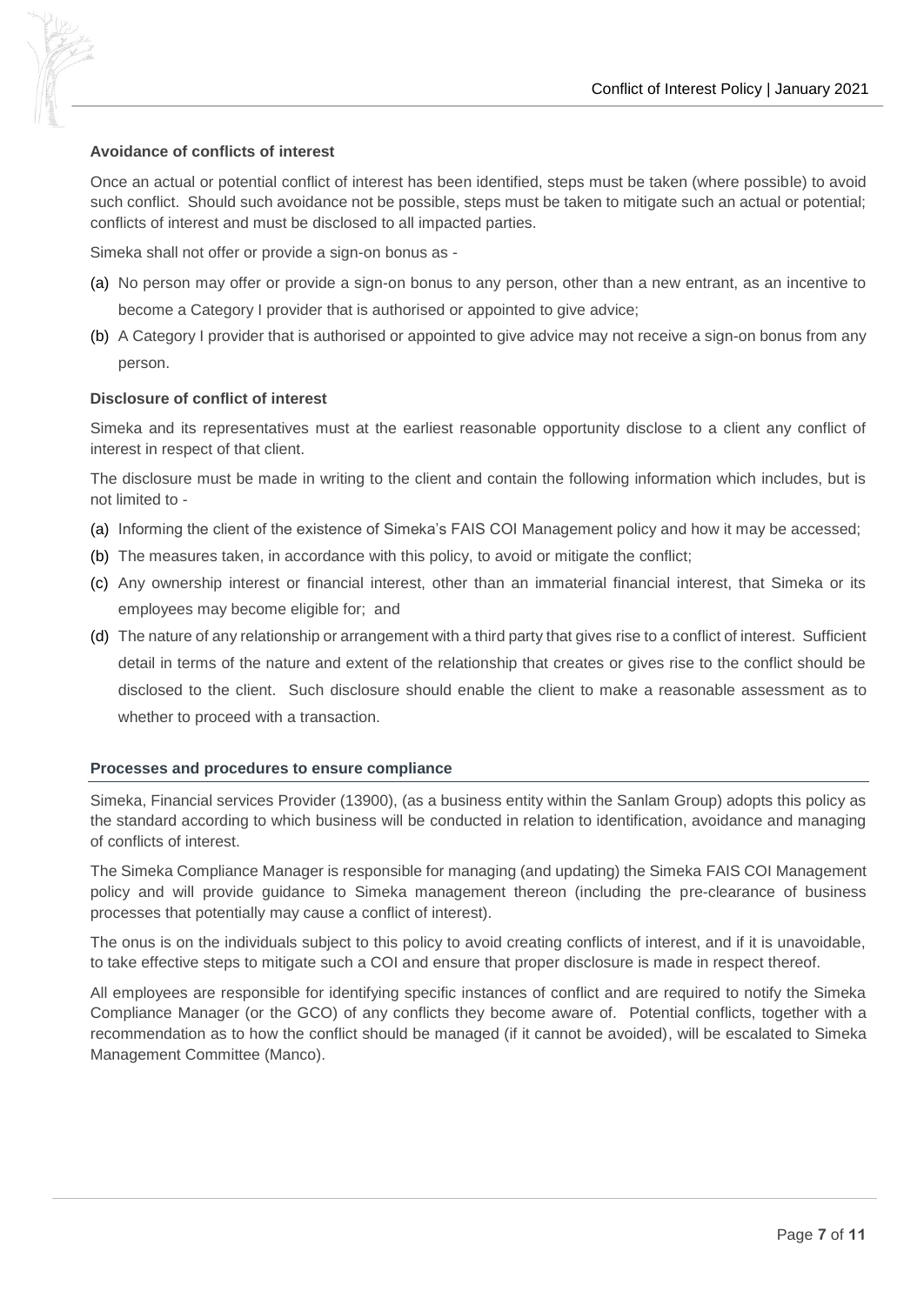

Documentation and processes which have been formulated to identify, avoid, mitigate and disclose conflicts of interest include the following-

- (a) The implementation of measures to avoid conflicts of interest and where avoidance is not possible, cogent reasons should be provided therefore together with the measures taken to mitigate such conflict of interest;
- (b) A process to enable the disclosure and recording of all actual or potential conflicts of interest identified as well as their resolution, including expenses relating to immaterial financial interests;
- (c) The creation of a central business register in Simeka for the recording of conflicts of interest, including the persons involved and the controls implemented;
- (d) The manner in which each disclosed conflict will be assessed, including whether the conflict is actual or potential, what the value of the conflict or exposure is and the potential reputational risk;
- (e) Implement measures to ensure continuous monitoring of compliance to the Group and Simeka FAIS COI Management policy;
- (f) Where monitoring has identified non-compliance with either the Group or Simeka FAIS COI Management policy, the compliance risk should be assessed and escalated to the Simeka Manco or Managing Director with a recommendation as to the measures that will be taken to mitigate the compliance risk;
- (g) Specific instances of conflict may require management intervention in addition to the documented controls already in place. This can include escalation to the Simeka Manco or Managing Director for a decision on how the conflict should be managed, for example, disclose to the client, or decline to act.

All employee contracts must include the necessary termination and/or sanctions clause to manage the risk for an actual or potential conflicts of interest situations created by employee acts or omissions.

Disciplinary procedures in Simeka must provide for the review of any breach by employees and determine appropriate sanctions.

If employees are of the view that their own conduct caused this policy to be breached, they must inform their manager and Compliance Manager at the earliest available opportunity after they have become aware of the breach.

When employees reasonable suspect that a co-worker or contractor is in breach of this policy, they must report it as soon as possible and in the strictest of confidence, to their line manager and/or the Simeka Compliance Manager for further investigation.

Simeka, registered as an FSP with the FSCA, must ensure that their FAIS COI policy includes:

- (a) a list of all its associates; and
- (b) a list of any third parties in which the FSP holds an ownership interest, together with the nature and extent thereof; and
- (c) a list of any third parties that holds an ownership interest in the FSP, together with the nature and extent thereof.

Simeka, registered as an FSP with the FSCA, must submit a report to the Registrar in terms of the FAIS Act. Simeka must ensure that this report includes, inter alia, details with regard to the implementation, monitoring, and compliance with the Simeka FAIS COI Management policy as well as the accessibility thereof.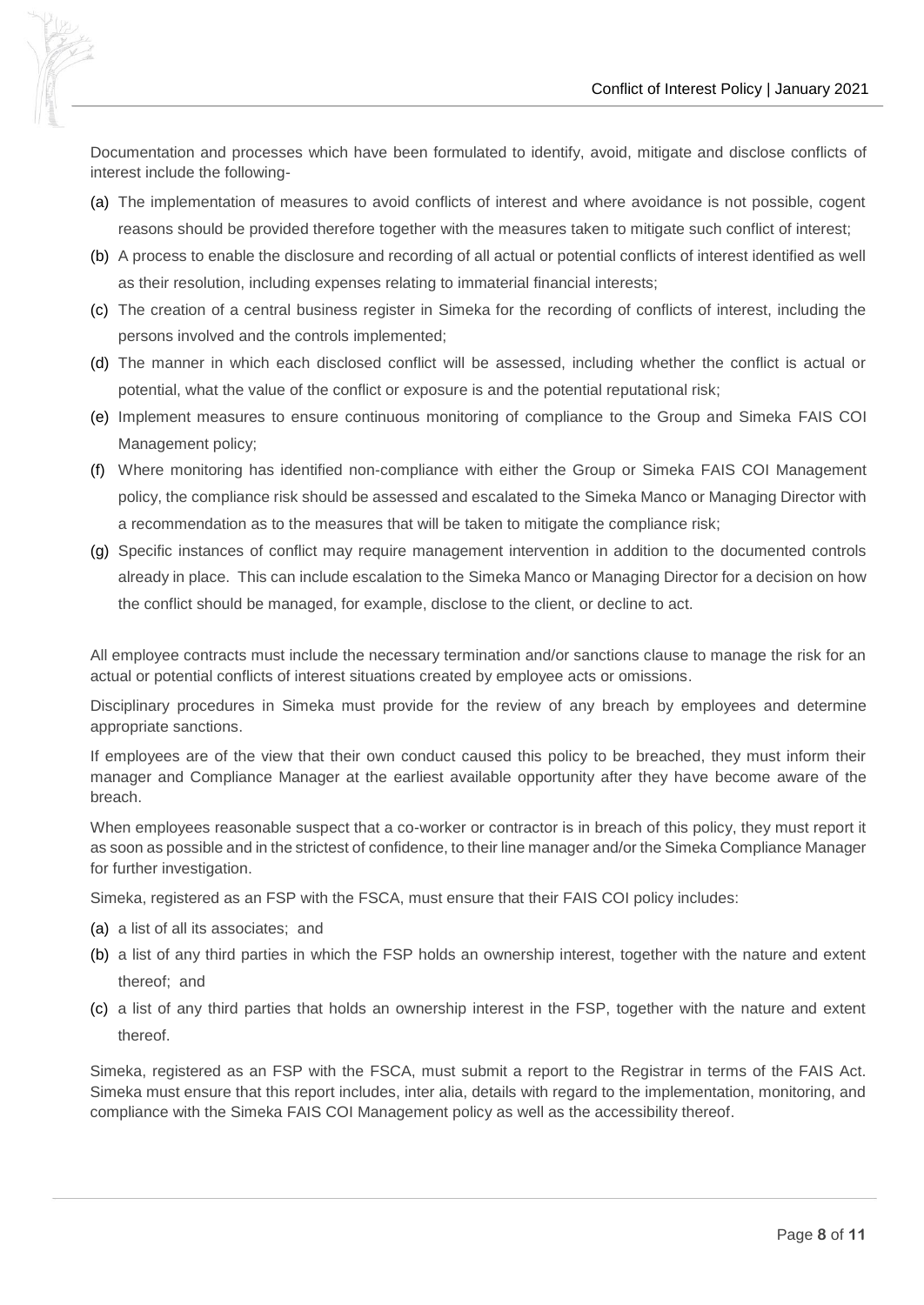



#### **Accessibility of policy**

This policy document will be made available centrally in Simeka, as well as the Simeka website, to ensure that it is easily accessible by employees, clients and third parties at all reasonable times.

#### **Training and awareness**

Simeka must implement appropriate training and awareness of the policy interventions for all employees, contractors and temporary workers at least once per annum.

All newly recruited employees should attend a training session during their induction program.

The Compliance Manager will co-ordinate and facilitate training interventions for Simeka employees.

Training and training materials provided to representatives must include a reference to, and information on the content and application of this policy.

#### **Consequences of non-compliance**

The FAIS Act provides for penalties in the event that a person is found guilty of contravening the Act, or of non-compliance with the provisions of the Act. The penalty for non-compliance of specific provisions of the Act is an amount of up to R1 million or a period of imprisonment for up to 10 years.

The Registrar of FAIS is empowered to refer instances of non-compliance to an Enforcement Committee that may impose administrative penalties on offenders.

The FAIS Act also gives the Registrar the powers to revoke the license of an FSP.

Employees' failure to provide disclosures will be seen as a transgression of the Code of Ethical Conduct and will be dealt with in terms of the disciplinary procedures as foreseen in paragraphs 6.8 and 6.9 above.

Certain transgressions of this policy may result in civil or criminal prosecution. Please refer to the SGFCCP in this regard.

All potential transgressions of this policy must be investigated fairly and objectively and be reported by the relevant compliance department to the relevant Managing Director and/or Management Committee for a decision.

#### **Revision**

This policy document will be reviewed on an annual basis and submitted by the Compliance Manager to the Manco members for evaluation and amendment, where necessary.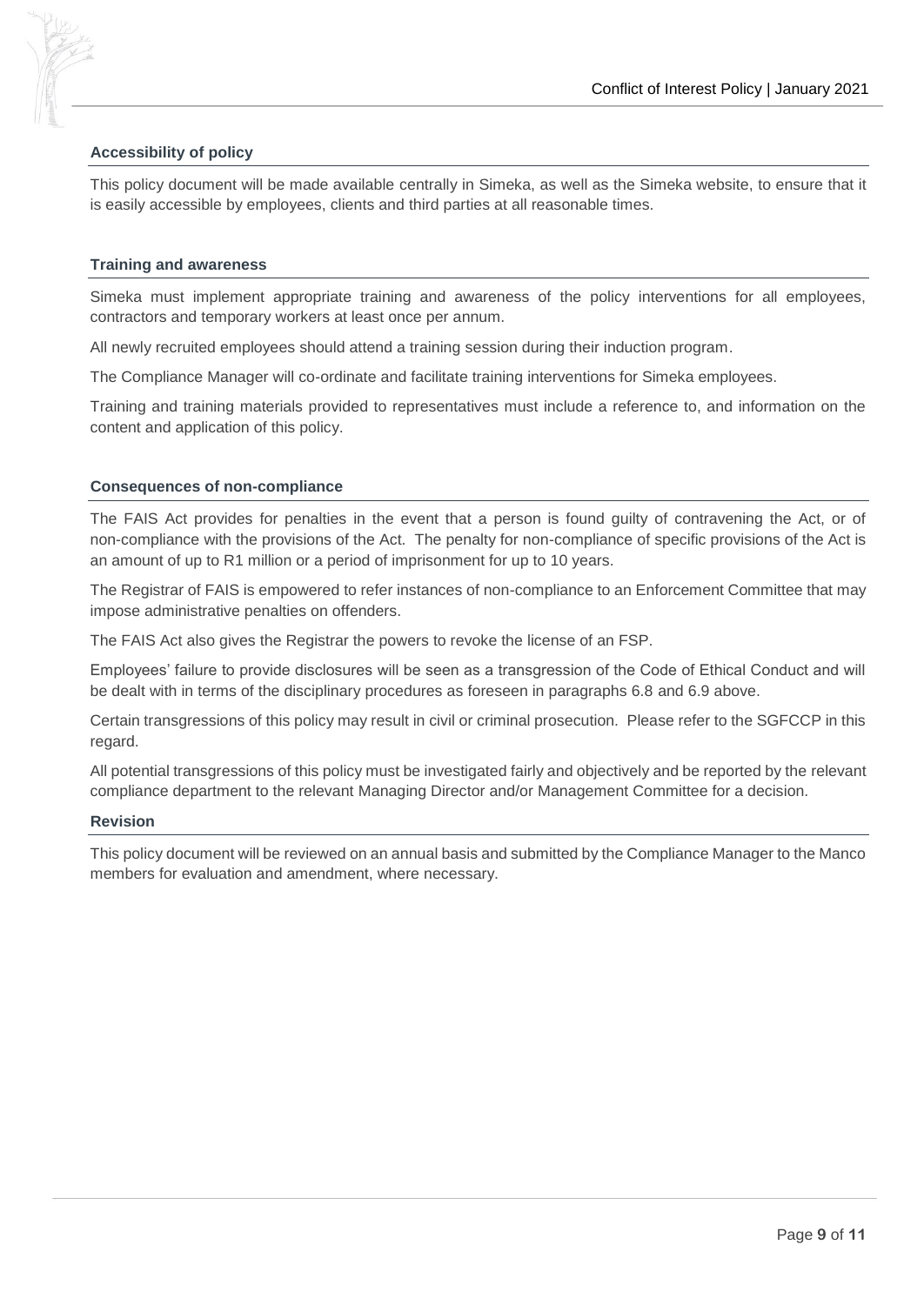

# **Appendices**

# **1. Annexure A**

## **List of third parties in which Simeka holds an ownership interest**

| No. | <b>Product Supplier</b>                     | <b>Nature of ownership</b><br>interest e.g. equity or<br>proprietary interests<br>or holdings | <b>Extent of</b><br>ownership<br>interest | <b>Relevant</b><br><b>Associates</b> | <b>Agreements /</b><br>arrangements where<br>a financial interest is<br>provided to a<br>provider or its<br>representative |
|-----|---------------------------------------------|-----------------------------------------------------------------------------------------------|-------------------------------------------|--------------------------------------|----------------------------------------------------------------------------------------------------------------------------|
|     | None                                        |                                                                                               |                                           |                                      |                                                                                                                            |
|     | <b>Product Provider</b>                     |                                                                                               |                                           |                                      |                                                                                                                            |
|     | None                                        |                                                                                               |                                           |                                      |                                                                                                                            |
|     | <b>Distribution Channel</b><br>Arrangements |                                                                                               |                                           |                                      |                                                                                                                            |
|     | None                                        |                                                                                               |                                           |                                      |                                                                                                                            |